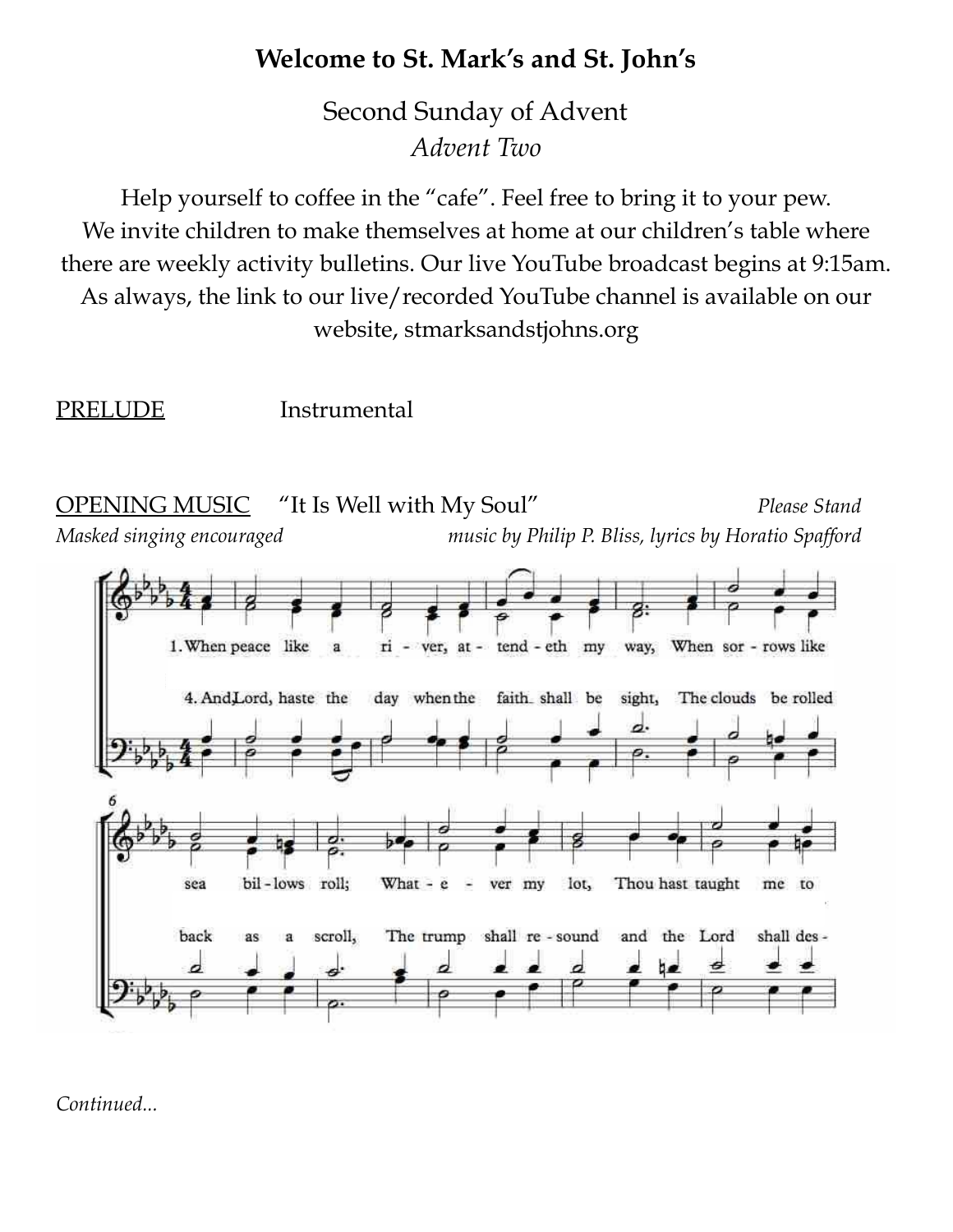

#### OPENING SENTENCE

Celebrant: Arise, O Jerusalem, stand upon the height and look toward the east, and see your children gathered from west to east at the Word of the Holy One.

#### LIGHTING OF THE ADVENT WREATH

Celebrant: Blessed are you, O Lord our God, ruler of the universe. You call nations to walk in your light and to seek your ways of justice and peace for the night is past, and the dawn of your coming is near. Bless us as we light the second candle of this wreath – the candle of peace. Wake us from our sleep, that we may be ready to greet our Lord when God comes and help us welcome God into our hearts and homes, for Christ is our light and our salvation. **Amen.**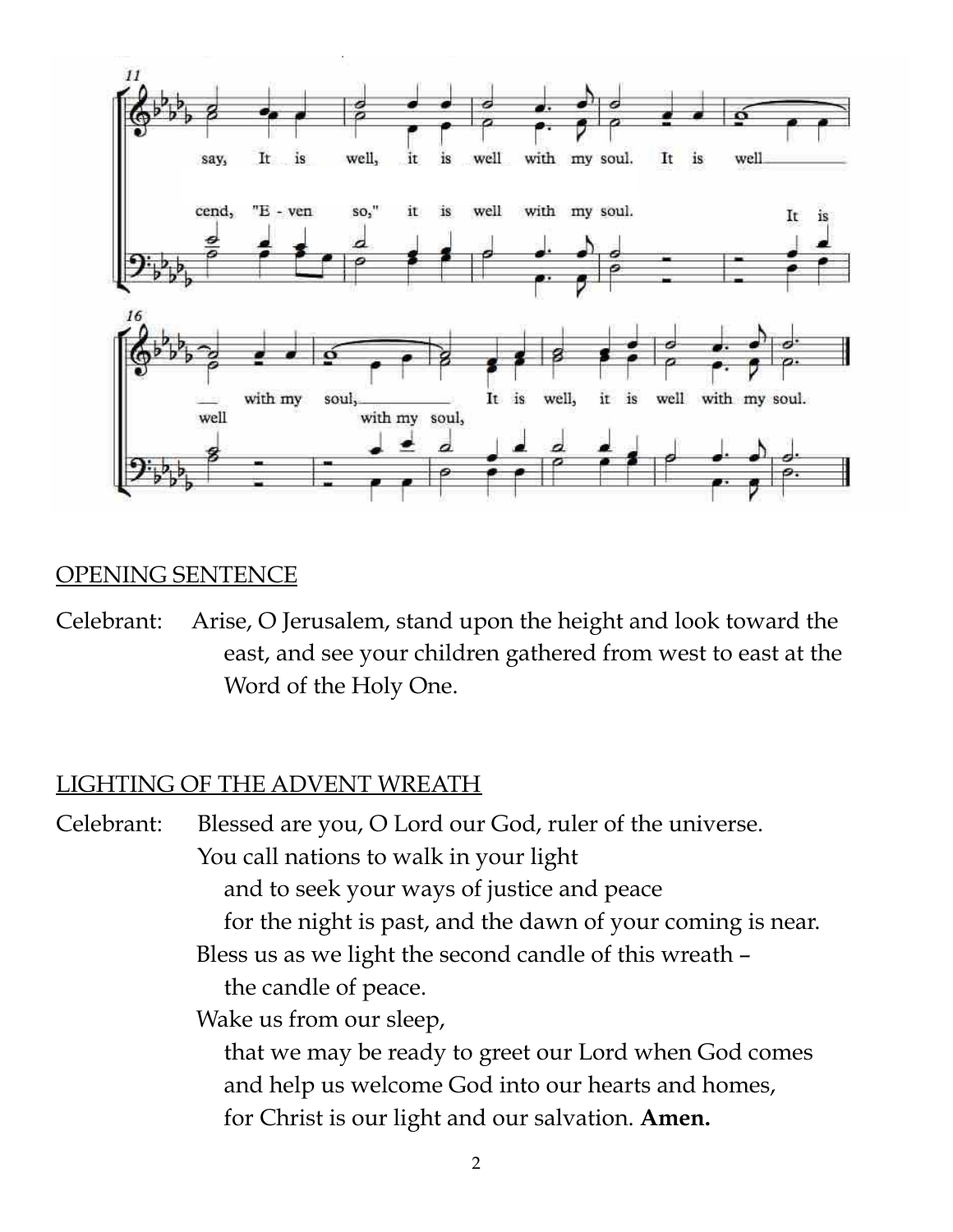*Deacon:* Let us pray. Almighty God, give us grace to cast away the works of darkness, and put on the armor of light, now in the time of this mortal life in which your Son Jesus Christ came to visit us in great humility; that in the last day, when he shall come again in his glorious majesty to judge both the living and the dead, we may rise to the life immortal; through him who lives and reigns with you and the Holy Spirit, one God, now and for ever. *Amen.*

#### THE FIRST LESSON: *Please be seated*

Take off the garment of your sorrow and affliction, O Jerusalem, and put on forever the beauty of the glory from God. Put on the robe of the righteousness that comes from God; put on your head the diadem of the glory of the Everlasting; for God will show your splendor everywhere under heaven. For God will give you evermore the name, "Righteous Peace, Godly Glory." Arise, O Jerusalem, stand upon the height; look toward the east, and see your children gathered from west and east at the word of the Holy One, rejoicing that God has remembered them. For they went out from you on foot, led away by their enemies; but God will bring them back to you, carried in glory, as on a royal throne. For God has ordered that every high mountain and the everlasting hills be made low

*Continued...*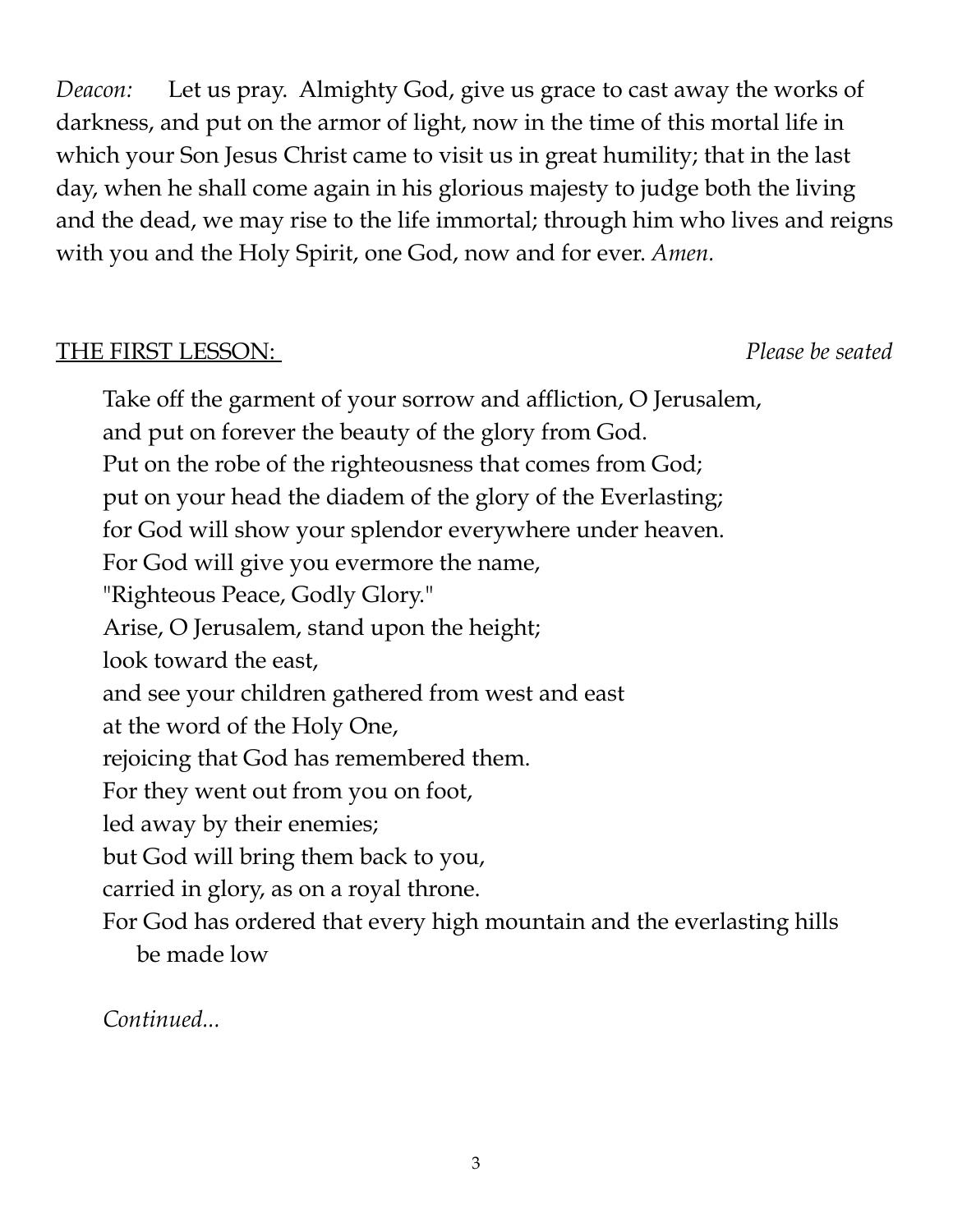and the valleys filled up, to make level ground, so that Israel may walk safely in the glory of God. The woods and every fragrant tree have shaded Israel at God's command. For God will lead Israel with joy, in the light of his glory, with the mercy and righteousness that come from him.

*Baruch 5:1-9*

Lector: Hear what the Spirit is saying.

**ALL: Thanks be to God.**

#### The Song of Zechariah

Blessed be the Lord, the God of Israel; he has come to his people and set them free.

### **He has raised up for us a mighty savior, born of the house of his servant David. Through his holy prophets he promised of old,**

that he would save us from our enemies, from the hands of all who hate us.

#### **He promised to show mercy to our fathers and to remember his holy covenant.**

This was the oath he swore to our father Abraham, to set us free from the hands of our enemies,

**Free to worship him without fear, holy and righteous in his sight all the days of our life.**

You, my child, shall be called the prophet of the Most High, for you will go before the Lord to prepare his way,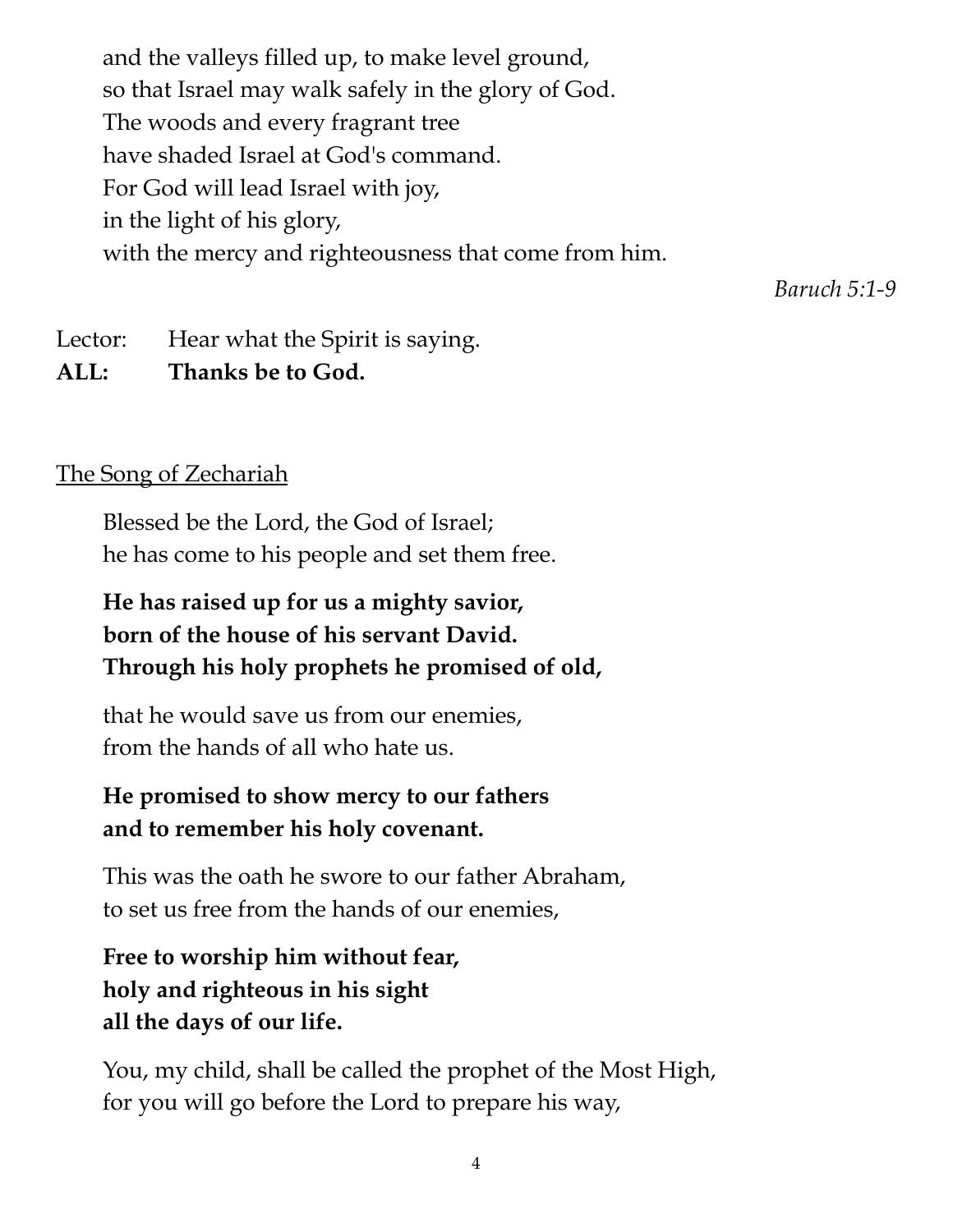## **To give his people knowledge of salvation by the forgiveness of their sins.**

In the tender compassion of our God the dawn from on high shall break upon us,

## **To shine on those who dwell in darkness and the shadow of death, and to guide our feet into the way of peace.**

Glory to the Father, and to the Son, and to the Holy Spirit: as it was in the beginning, is now, and will be for ever. Amen.

*Luke 1: 68-79*

#### THE SECOND LESSON:

I thank my God every time I remember you, constantly praying with joy in every one of my prayers for all of you, because of your sharing in the gospel from the first day until now. I am confident of this, that the one who began a good work among you will bring it to completion by the day of Jesus Christ. It is right for me to think this way about all of you, because you hold me in your heart, for all of you share in God's grace with me, both in my imprisonment and in the defense and confirmation of the gospel. For God is my witness, how I long for all of you with the compassion of Christ Jesus. And this is my prayer, that your love may overflow more and more with knowledge and full insight to help you to determine what is best, so that in the day of Christ you may be pure and blameless, having produced the harvest of righteousness that comes through Jesus Christ for the glory and praise of God.

*Philippians 1:3-11*

Lector: Hear what the Spirit is saying. **ALL: Thanks be to God.**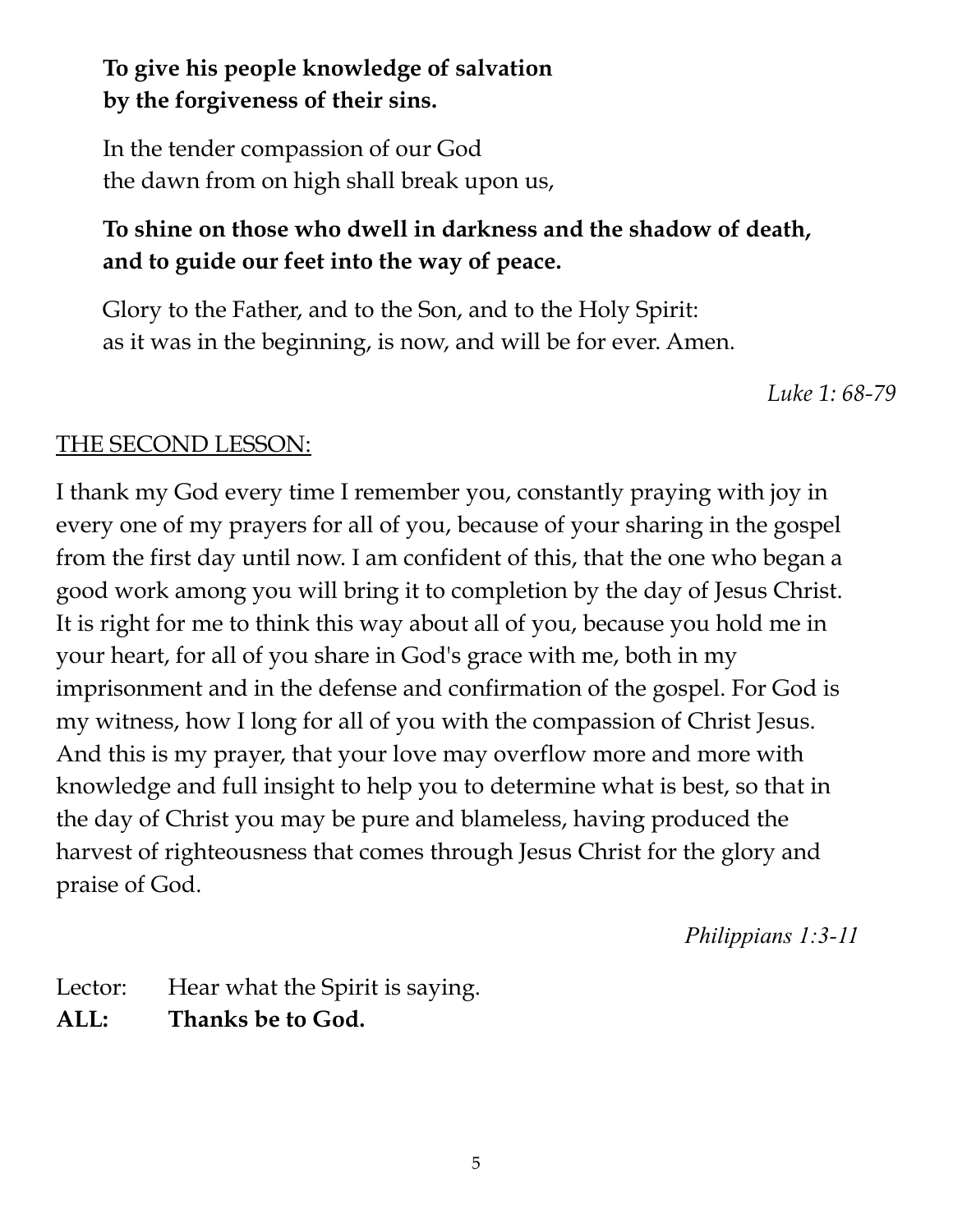#### ADVENT HYMN

Prepare the Way, O Zion *music by The Swenska Psalmboken, lyrics by Frans Mikael Franzen*

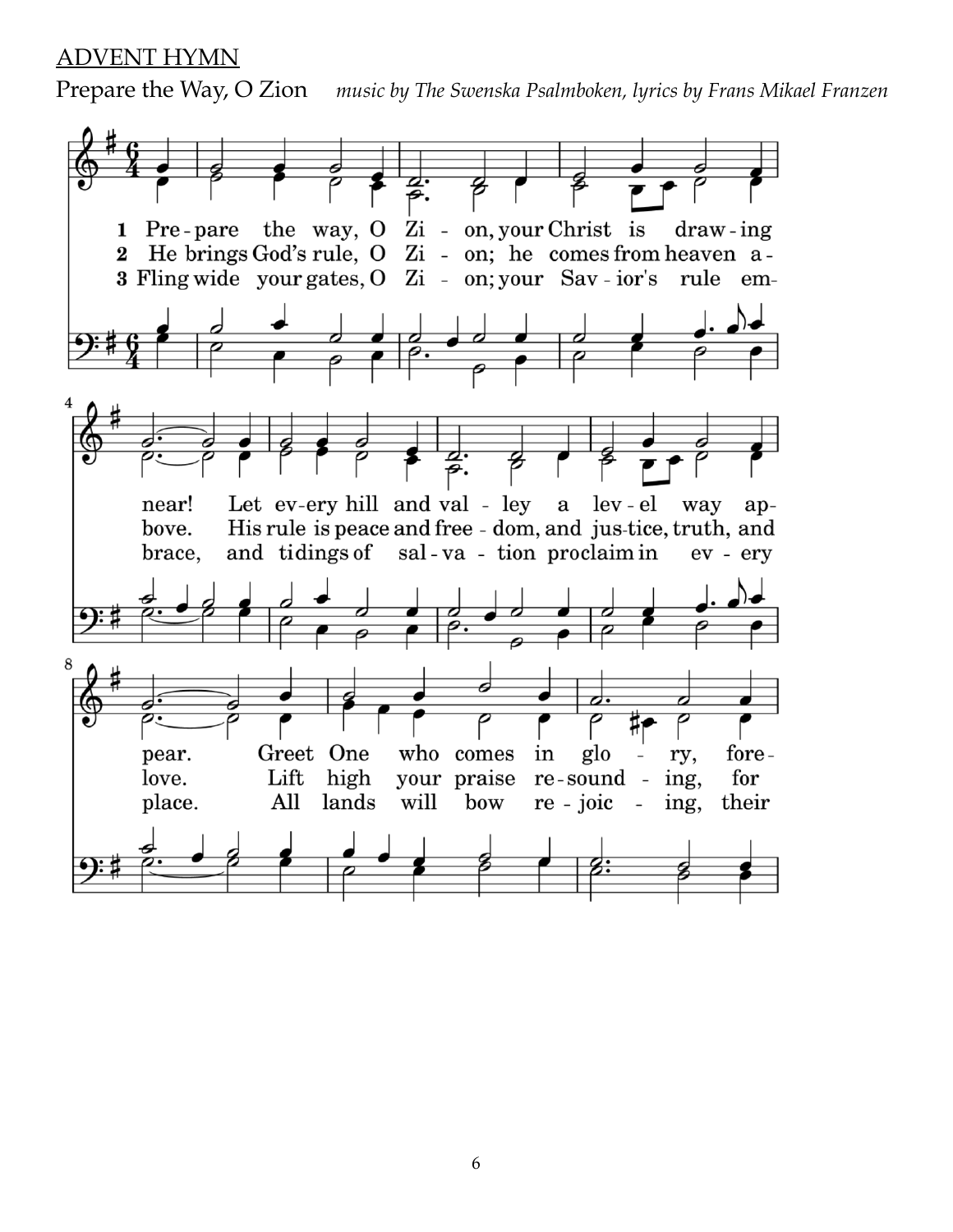#### THE HOLY GOSPEL

Deacon: The Holy Gospel of our Lord Jesus Christ according to Luke People: **Glory to you, Lord Christ.**

In the fifteenth year of the reign of Emperor Tiberius, when Pontius Pilate was governor of Judea, and Herod was ruler of Galilee, and his brother Philip ruler of the region of Ituraea and Trachonitis, and Lysanias ruler of Abilene, during the high priesthood of Annas and Caiaphas, the word of God came to John son of Zechariah in the wilderness. He went into all the region around the Jordan, proclaiming a baptism of repentance for the forgiveness of sins, as it is written in the book of the words of the prophet Isaiah,

"The voice of one crying out in the wilderness: 'Prepare the way of the Lord, make his paths straight. Every valley shall be filled, and every mountain and hill shall be made low, and the crooked shall be made straight, and the rough ways made smooth; and all flesh shall see the salvation of God.'"

*Luke 3: 1-6*

Deacon: The Gospel of our Lord. **People: Praise to you, Lord Christ.**

SERMON The Rev'd Cindy Rasmussen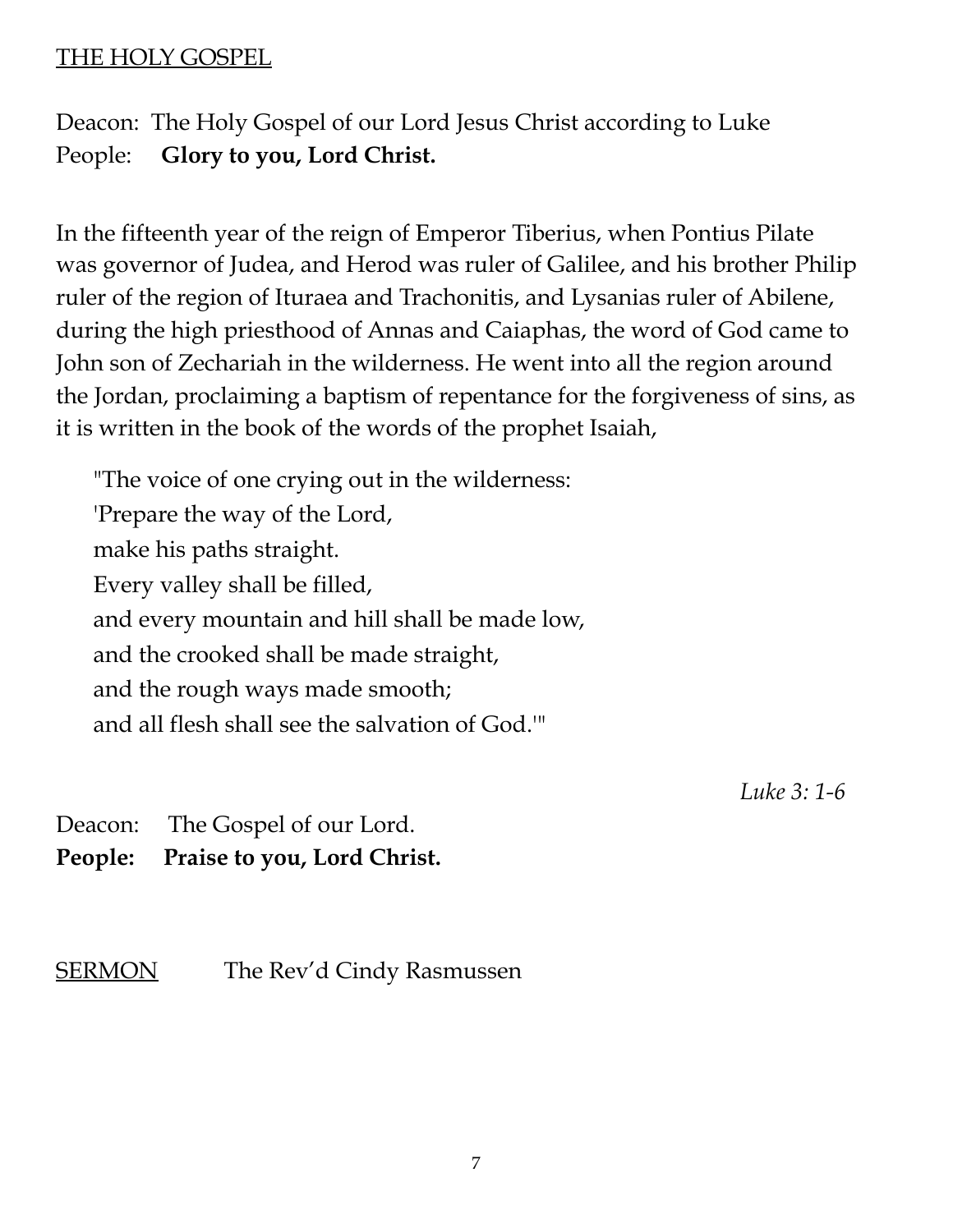## AFFIRMATION OF FAITH

**We believe in God above us, Creator of all things, sustainer of all life. We believe in Christ beside us, companion and friend, redeemer of all the broken pieces of our universe. We believe in Spirit deep within us, Advocate and guide, who lives with us eternally. We believe in God's resurrection created world where all things are fixed, and all creation fits together in vibrant harmonies. We believe in God above, beside, within, God yesterday, today and forever, the three in one, the one in three.**

#### SPECIAL MUSIC FOR PRAYER AND MEDITATION *Please be seated*

*You're invited to light a candle at our prayer table and write your prayer intentions on the Prayer Board during the music. Please stay socially distant.*

## PRAYERS OF THE PEOPLE

God of many names, God beyond all names; the beginning and the end of every story, the meaning of every life; infinite Mystery both hidden and revealed: God of mercy

### **Hear our prayer**

O compassionate One, hold us in your mercy: heal the sick, mend the broken, protect the vulnerable, shelter the refugee, strengthen the weary, rescue the lost, and give courage to all who struggle. We pray today for….. God of mercy **Hear our prayer**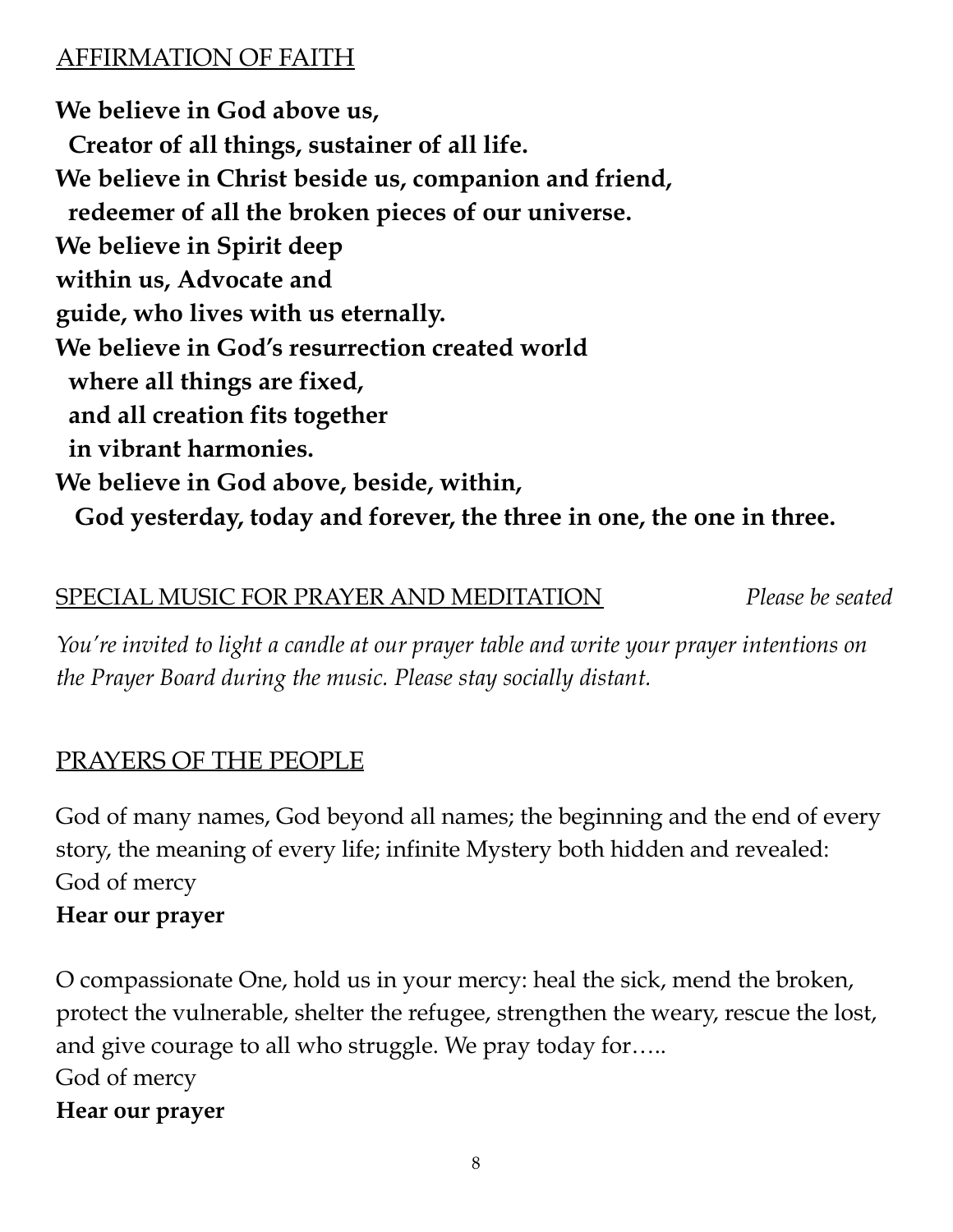O Morning Star, bright splendor of the light eternal, illuminating all things with your radiance: Come, enlighten all who sit in darkness, and those who dwell in the shadow of violence and death. Grant us your peace, and teach us to live in the dawn of your unfailing promise.

God of mercy

## **Hear our prayer**

O Desire of every heart, the answer to every longing: You are the strong force that draws us into the mystery of love divine. Forgive us those things which distract and delay us, and lead us ever deeper into the Way, the Truth and the Life.

God of mercy

## **Hear our prayer**

God who has come, God who does come, God who is yet to come: Make us an Advent people, ready and alert to welcome and receive You in the stranger's face, the loving act, the moment of grace, the presence of healing, the birth of possibility, the gift of wonder. Let every heart prepare You a place. God of mercy

### **Hear our prayer**

Closing Collect: Emmanuel, You show us the face of the Divine, and reveal the fullness of our humanity. Come: renew your creation, restore us all in Christ, and enable us to become who we are, your faithful and loving people. We pray in the name of Jesus. Amen.

## INSTRUMENTAL MUSIC

*Offerings and elements are brought forward to the altar. Eucharistic ministers gather at the altar.*

Celebrant: Walk in love, as Christ loved us and gave himself for us, an offering and sacrifice to God.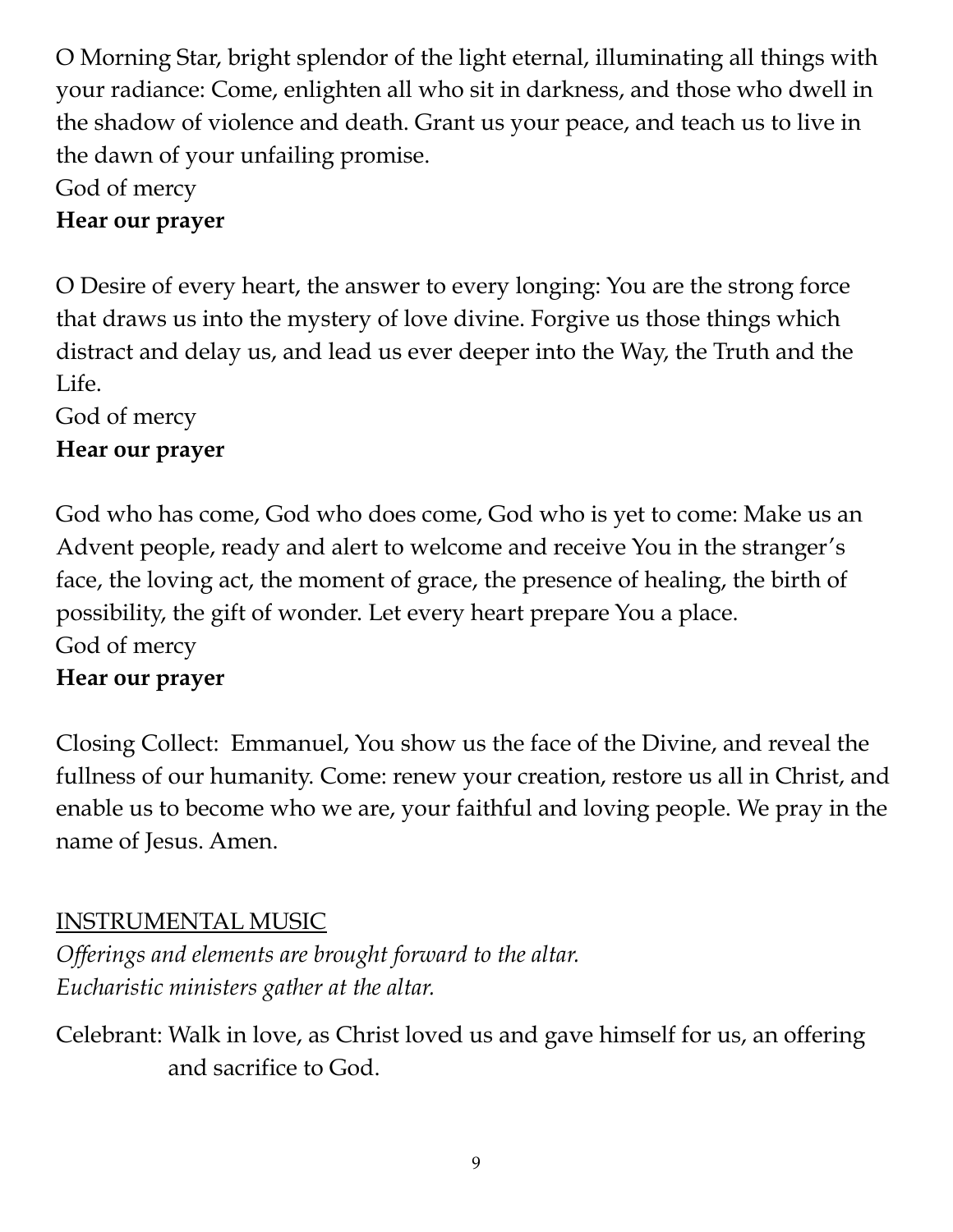#### THE GREAT THANKSGIVING *on screen*

The Lord is here. **God's Spirit is with us.**

Lift up your hearts. **We lift them to the Lord.**

Let us give thanks to the Lord our God. **It is right to offer thanks and praise.**

It is right indeed that we should praise you, God of love, our source and our fulfillment, for you create all things, and in you we live and move and have our being. Your wonder is manifest in land and sea and sky.

As a parent tenderly gathers their children, you embraced a people as your own to rear them in your way of compassionate love. From your own being you sent Jesus among us, incarnate of the Holy Spirit and born of Mary our sister.

Jesus revealed your care for all you have made, and showed us your way of reconciliation. Looking forward to the joy of new life Jesus suffered the pangs of the cross and in rising again became the first-born of the renewed family.

You sent your Holy Spirit and gave birth to us, your church. Your Spirit stays to nurture and to guide us.

Now we join hands around your table, and with all creation we hymn your praise for your unending love, as we sing,

**Holy, holy, holy, holy Holy Lord God of hosts Heaven and earth are filled with your glory Hosanna in the highest Blessed is the One who comes in the name of the Lord, of the lord Hosanna in the highest, hosanna in the highest.**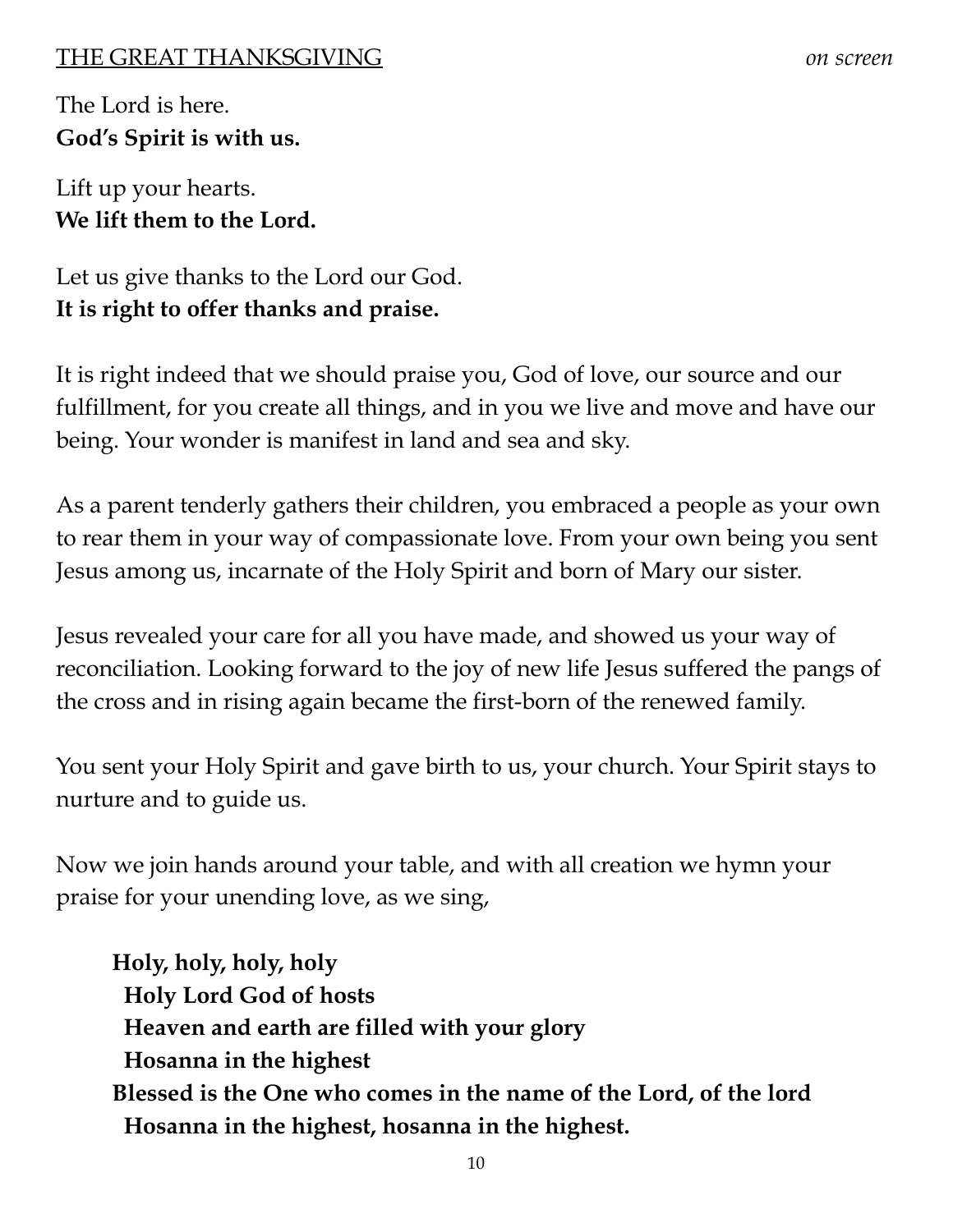To you indeed be glory, almighty God, because on the night before he died, your Son, Jesus Christ, took bread; when he had given you thanks, he broke it, gave it to his disciples, and said:

## **Take, eat, this is my body which is given for you; do this to remember me.**

After supper he took the cup; when he had given you thanks, he gave it to them and said:

## **This cup is the new covenant in my blood poured out for you; do this as often as you drink it to remember me.**

And so in this great sacrament we celebrate and proclaim the mystery of our faith.

**Christ has died, Christ is risen, Christ will come in glory.**

Send your Holy Spirit upon us and our celebration, that we may be fed with the body and blood of your Son and be filled with your life and goodness. Strengthen us to do your work, and to be your body in the world.

Anoint us with your life-giving power that we might recognize your presence in each and every person.

**By Christ, with Christ, and in Christ, in the unity of the Holy Spirit all honor and glory are yours, Almighty God, now and forever. Amen.**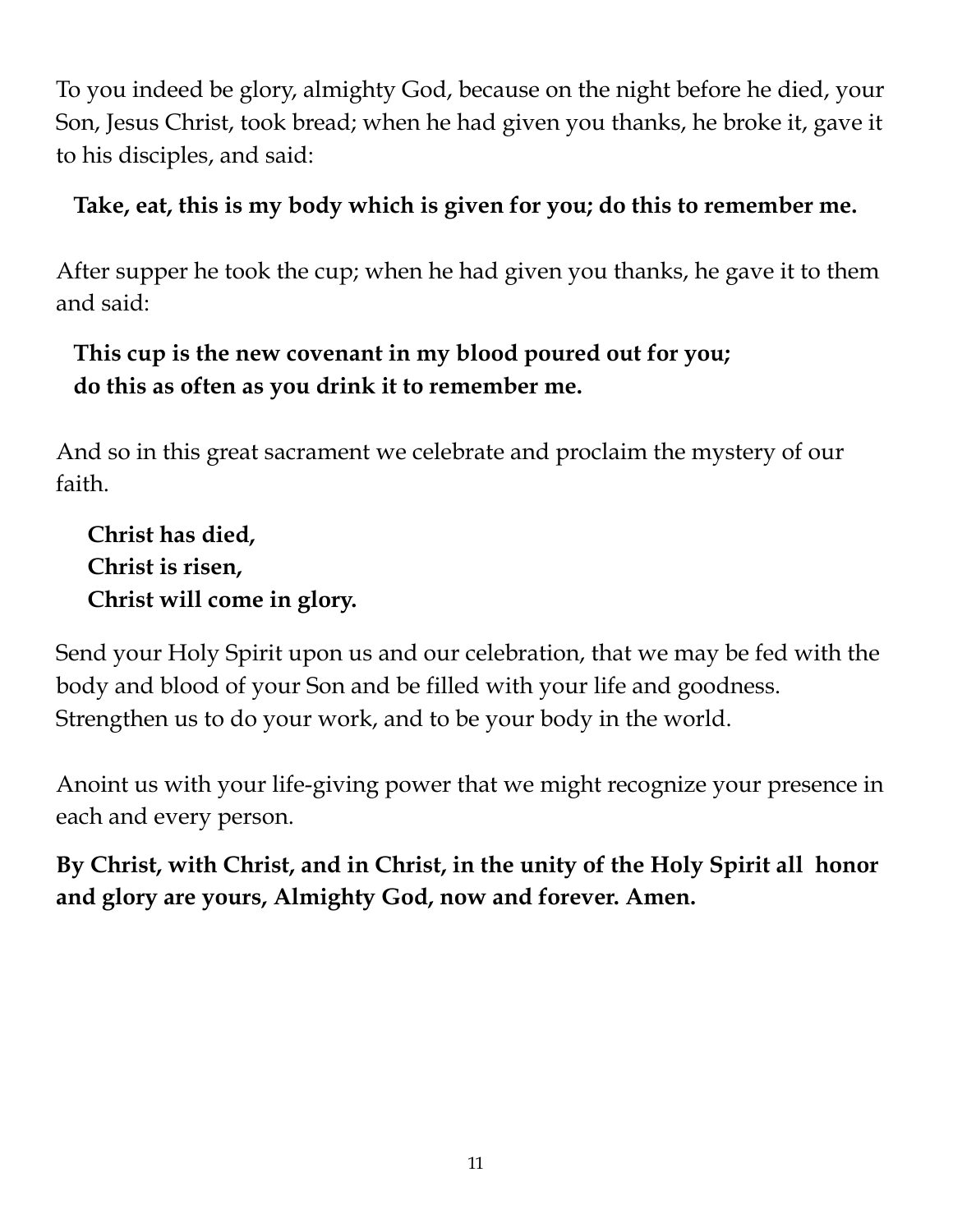#### THE LORD'S PRAYER

As our Savior Christ has taught us, we are bold to pray (sing), **Our Father, which art in heaven, Hallowed be thy name, Thy kingdom come, Thy will be done on, earth as it is in heaven. Give us this day our daily bread. And forgive us our debts, as we forgive our debtors. And lead us not into temptation. But deliver us from evil. For thine is the kingdom, and the power, and the glory, forever. Amen.**

## THE BREAKING OF THE BREAD

We break this bread to share in the Body of Christ.

## **We who are many are one body, for we share in this one bread.**

The gifts of God for the people of God take them in remembrance of Christ's life, death, and resurrection and feed on him in your hearts by faith.

## WELCOME TO THE TABLE

*All are welcome to receive communion.*

*Please be seated. Our Eucharistic Ministers will come to you. As they approach, please stand if you are able. Gluten-free wafers and grape juice are available.*

*If you would like to receive a blessing instead of communion, simply cross your arms in front of you.*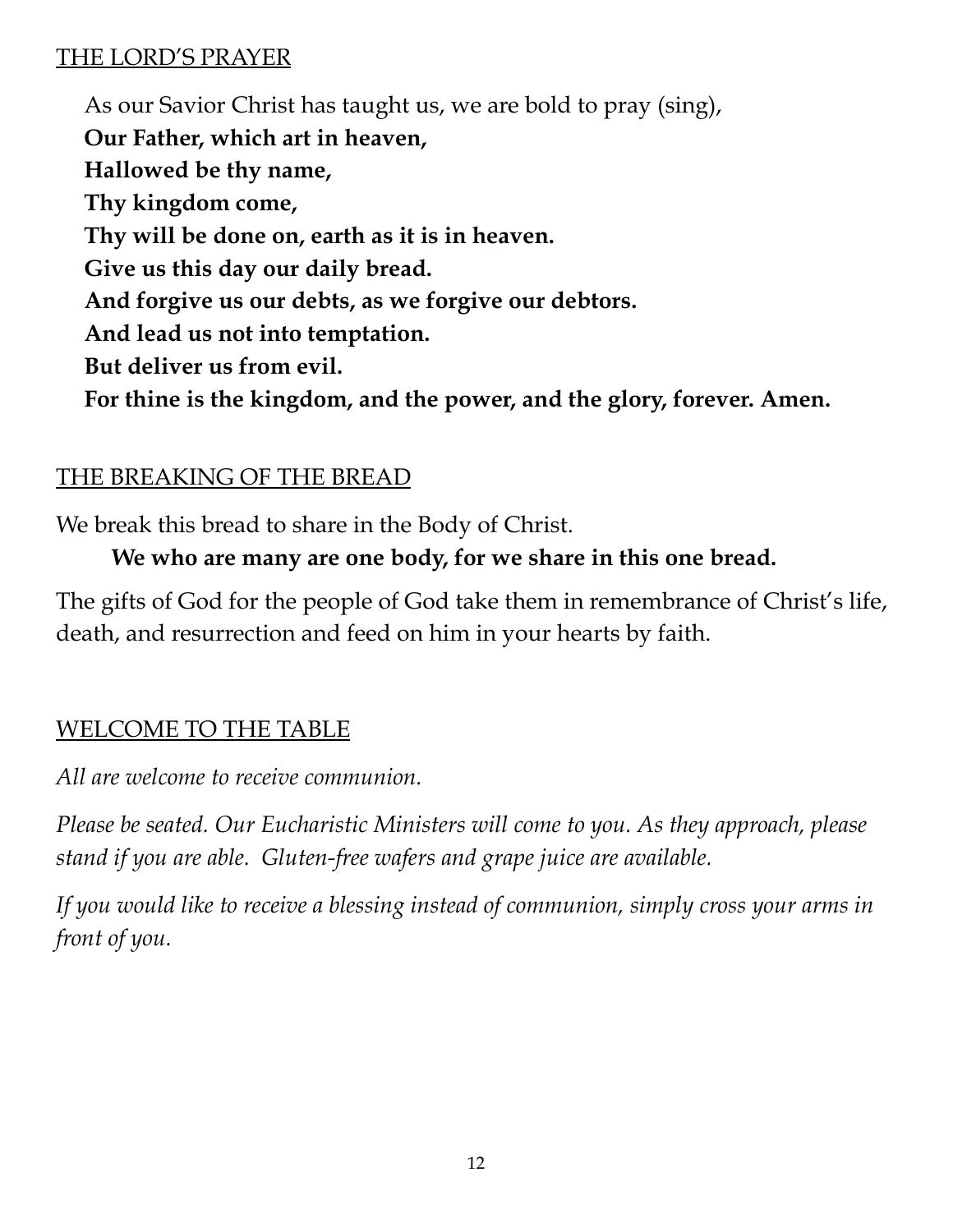#### COMMUNION HYMN

#### Make Me a Channel of Your Peace *music and lyrics by Sebastian Temple*

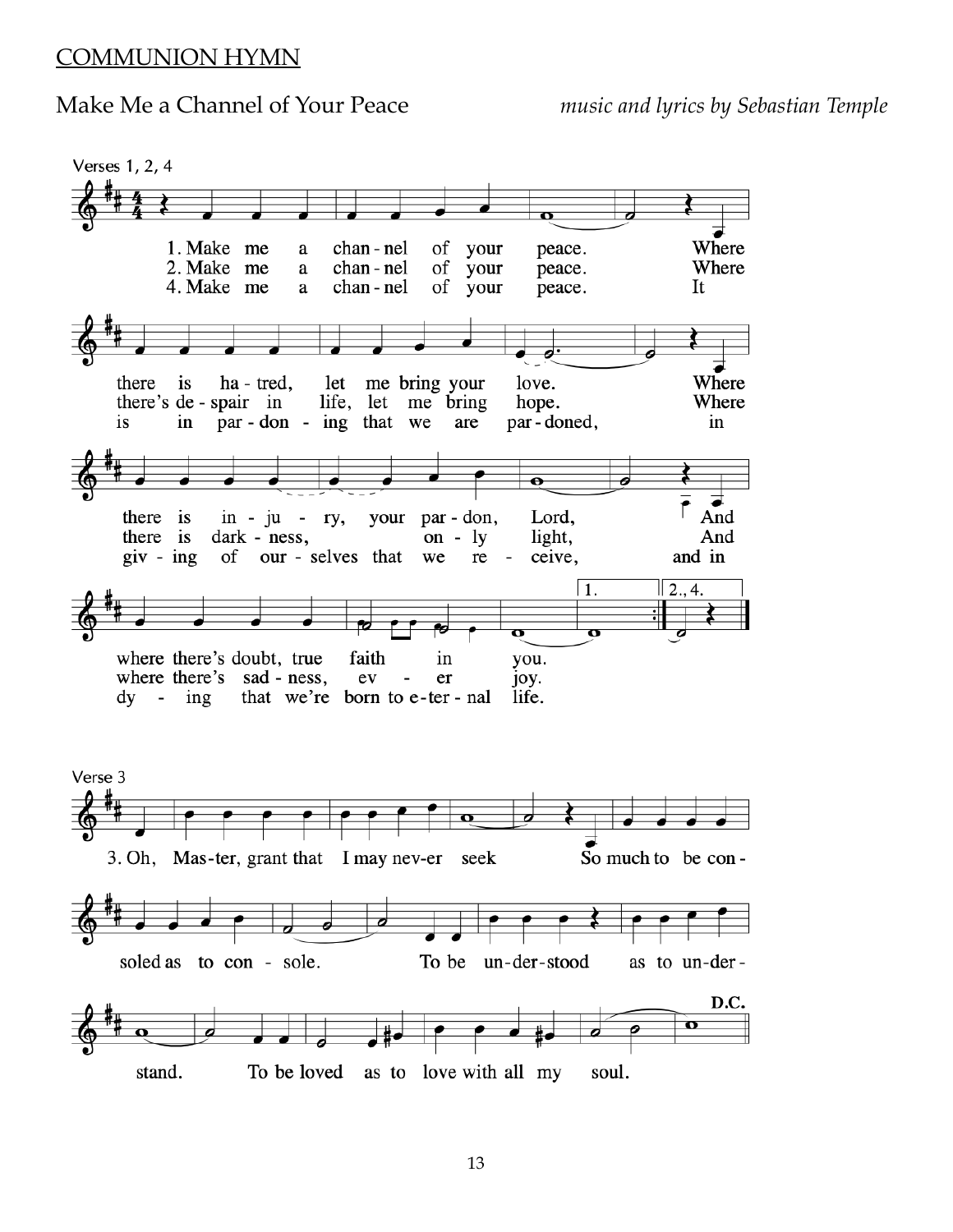#### POST COMMUNION PRAYER

**Life-giving God, in the mystery of Christ's resurrection you send light to conquer darkness, water to give new life, and the bread of life to nourish your people. Send us forth as witnesses to your Son's resurrection that we may show your glory to all the world; through Jesus Christ our Lord. Amen.**

#### FINAL BLESSING

#### **DISMISSAL**

Go in peace. Tend to your spirit and our city.

**Thanks be to God.**

#### **SMSJ WEEKLY CALENDAR** (December 6, 2021 - December 12, 2021)

#### **Tuesday**

|           | 9am - 9:30am           | Food Shelf Prep & Foodlink Delivery        |  |  |
|-----------|------------------------|--------------------------------------------|--|--|
|           |                        | (Kimbrough and Rogers)                     |  |  |
|           | 1pm                    | Food bagging (Finn and Casper)             |  |  |
| Wednesday |                        |                                            |  |  |
|           | 9:30am                 | <b>Blue Christmas Healing Service</b>      |  |  |
|           | 10:30-12pm             | Food Shelf Ministry (Kowalski and Forszt)  |  |  |
|           | 7:30 <sub>pm</sub>     | Nazareth Brass Choir                       |  |  |
| Thursday  |                        |                                            |  |  |
|           | 9:30am                 | <b>Staff Meeting</b>                       |  |  |
|           | $7:00$ pm              | <b>Bible Study-The Book of Acts</b>        |  |  |
|           |                        | Zoom link will be available on the website |  |  |
| Friday    | Pastor Cindy's day off |                                            |  |  |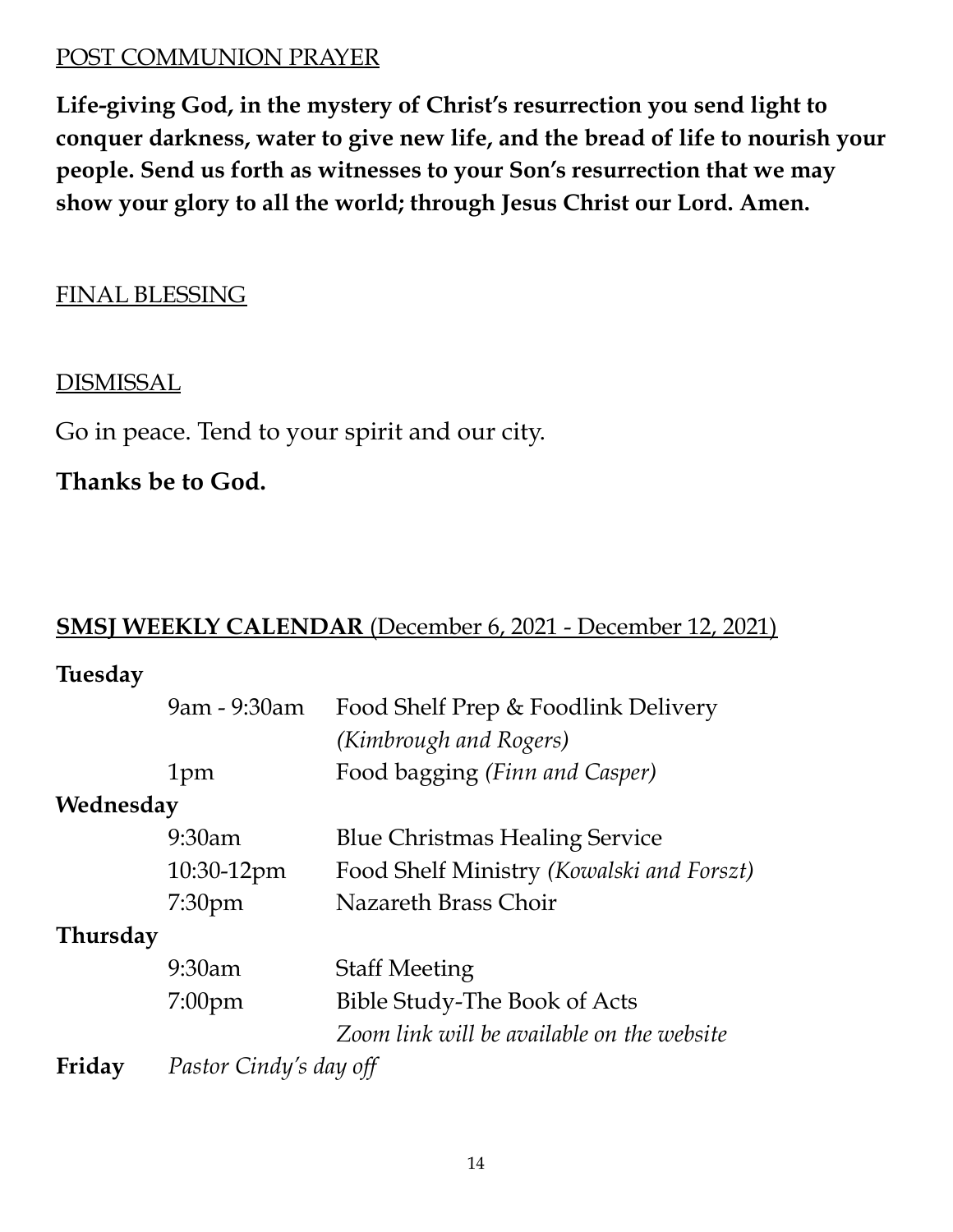## **Advent Word**

In addition to our Advent Sunday Services, we are participating in a daily advent word activity through Forward Movement. Each day of advent is assigned a word for reflection which can be found at AdventWord.org, posted in the sanctuary, or received via direct email from Forward Movement. Participants are encouraged to post photos, written responses, crafts, drawings, poems, and Holy Spirit-filled posts to their social media with the tag #AdventWord. Gathering a worldwide community, #AdventWord provides a daily meditation, visual image, and invites your personal reflections via social media to share your own Advent journey.

#### **Blue Christmas Healing Service**

Join us the morning of Wednesday, December 8th at 9:30am for a Christmas service dedicated to family and friends that are no longer with us. This service will take place in the sanctuary and be broadcasted on our livestream for those who are unable to attend in person.

#### **Nazareth Brass Choir Concert**

Nazareth College's eleven-piece student brass choir will perform a free holiday concert at 7:30pm in the St. Mark's and St. John's Sanctuary.

#### **Flower Offerings**

Honor a loved one by making a flower offering for the holiday season. Flower offerings go to purchasing poinsettias for the sanctuary. Flower offering envelopes are available in the sanctuary.

#### **Bible Study**

Continuing this Thursday, **December 9th**, Rev' Cindy is leading a weekly Bible Study at 7:00pm and participants will be able to attend online. We are studying the Book of Acts! The Zoom link is posted on the website.

#### **Next Vestry Meeting**

Our next vestry meeting will be in-person on Monday, December 13th at 6pm. Please check the Vestry Google folder before the meeting.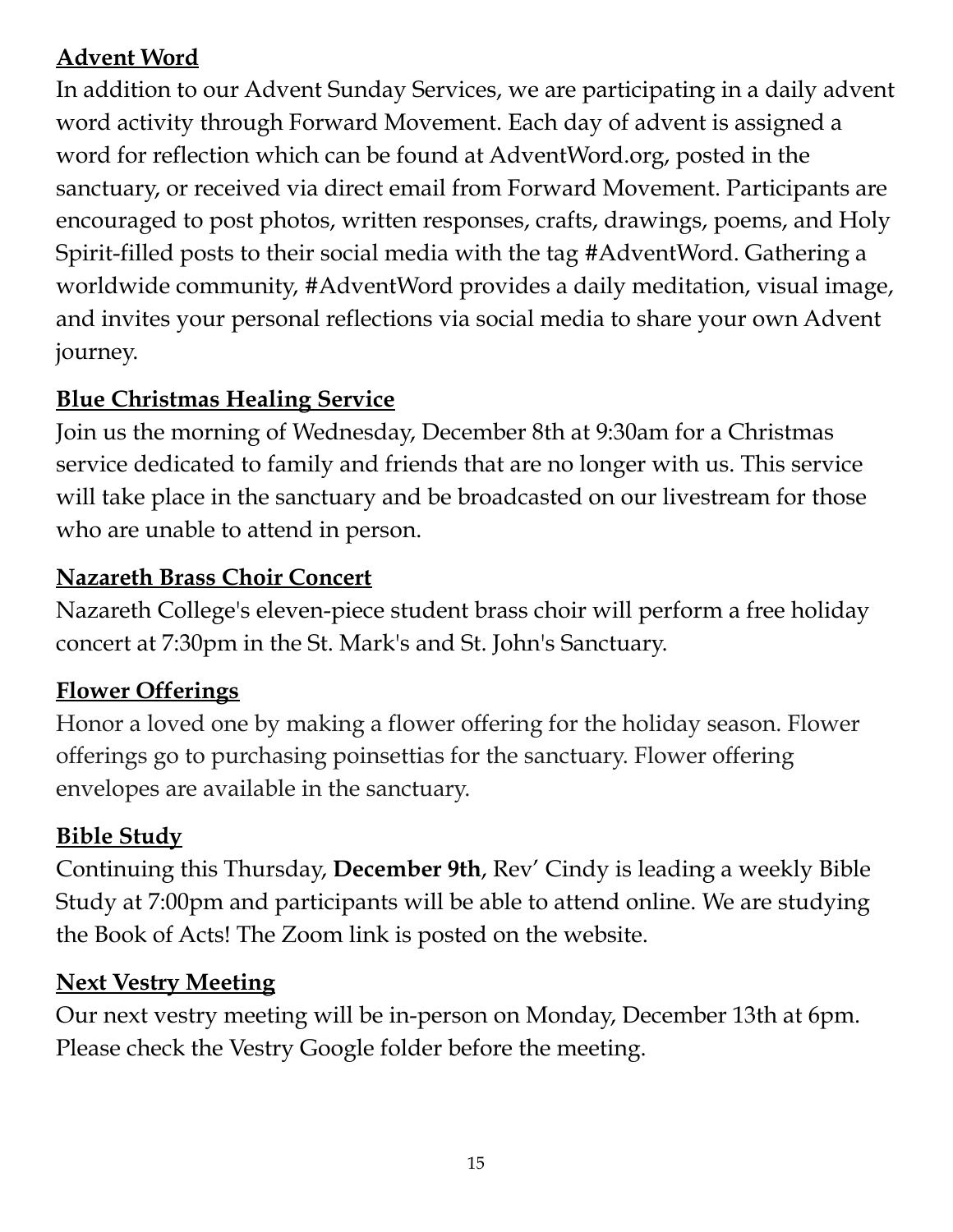### **2022 Nominations Open**

The following positions are open for nominations from Sunday, November 28th to Sunday, January 2nd:

- 1 Co-Warden, 2-year term
- 1 Vestry, 2-year term
- 2 Vestry, 3-year term
- 1 Delegate to Convention, 3-year term
- 1 Alternate Delegate to Convention, 1-year term

Nomination forms are available on the table near the coffee station. Terri Censak is this year's chair.

## **Prayer Concerns and/or Thanksgivings**

Our newsprint "Prayer" board is back. You are welcome to light a candle and put the name(s) of those you would like us to hold in prayer. First names will be shared during the Prayers of the People. If you would like to include any of these names on our regular prayer list, please email Terri Censak at scensak@frontiernet.net.

## **Readers and Eucharistic Ministers**

If you'd like to serve as a Reader and/or a Eucharistic Minister, please let Deacon Mike or Pastor Cindy know. The November and December schedule is attached. If you are unable to serve a particular weekend, please find a replacement and let Pastor Cindy know.